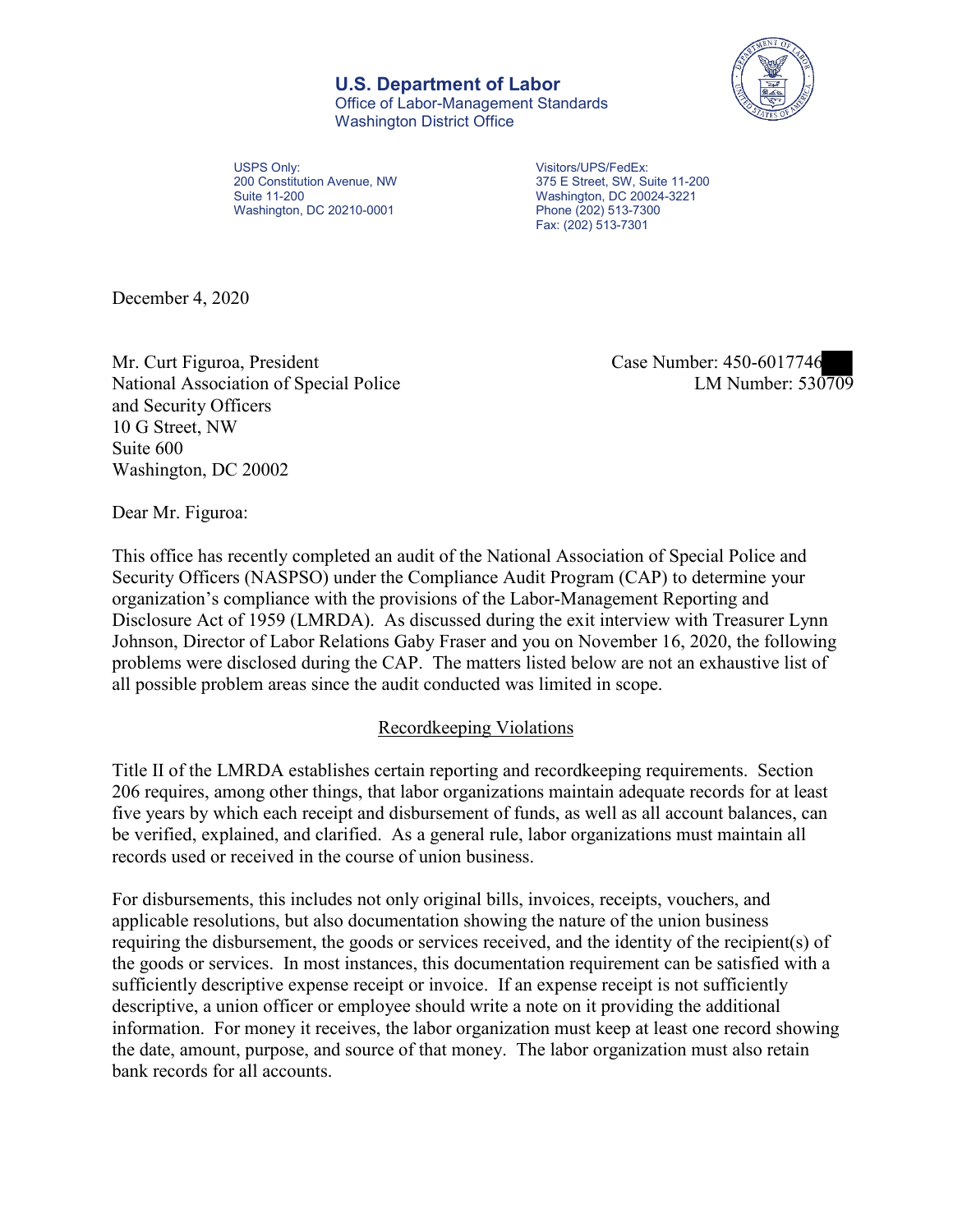The audit of NASPSO's 2018 records revealed the following recordkeeping violations: 1. General Reimbursed Expenses

 NASPSO did not retain adequate documentation for reimbursed expenses to a union employee.

 all disbursements. The president and treasurer (or corresponding principal officers) of As noted above, labor organizations must retain original receipts, bills, and vouchers for your union, who are required to sign your union's LM report, are responsible for properly maintaining union records.

2. General Expenses

NASPSO did not retain adequate documentation for some disbursements made during the audit period. For example, adequate supporting documentation was not retained for disbursements to Amazon, Fortress Financial and for rent. All receipts/invoices must be retained.

3. Failure to Record Receipts

 NASPSO failed to maintain some records for receipts received by the union during the fiscal year. The union failed to retain some employer dues check off reports and some deposit slips. All union records must be maintained.

4. Information not Recorded in Meeting Minutes

During the audit, the union officers advised OLMS that the executive board authorized all disbursements. Furthermore, Article VII, Section 4 of the NASPSO constitution requires that the executive board authorize expenditures of NASPSO funds. However, NASPSO maintained no meeting minutes or other documentation of the executive board's authorization of union expenditures. Minutes of all membership or executive board meetings must report any disbursement authorizations made at those meetings.

5. Failure to Track Employee Leave

NASPSO did not maintain records related to the leave for employees. NASPSO must keep records documenting the type and amount of leave used, the leave balances, and approval documentation when unused leave is sold.

Based on your assurance that NASPSO will retain adequate documentation in the future, OLMS will take no further enforcement action at this time regarding the above violations.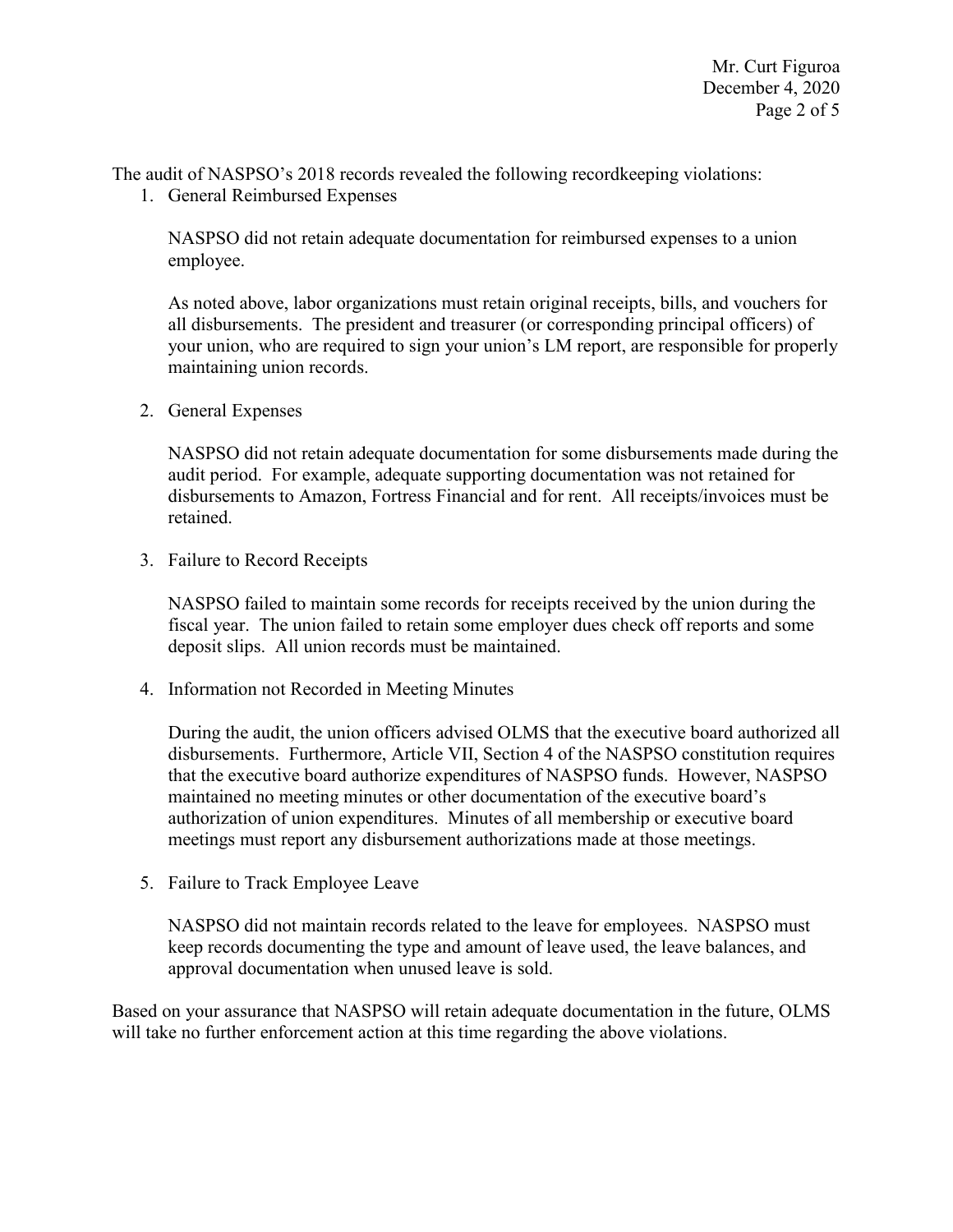## Reporting Violations

 Labor Organization Annual Report, Form LM-3, filed by NASPSO for the fiscal year ended The audit disclosed a violation of LMRDA Section 201(b), which requires labor organizations to file annual financial reports accurately disclosing their financial condition and operations. The December 31, 2018, was deficient in the following areas:

1. Disbursements to Officers

NASPSO did not include some reimbursements to officers in the amounts reported Item 24 (All Officers and Disbursements to Officers). It appears the union erroneously reported these payments in Item 48 (Office and Administrative Expense).

 union check issued to a hotel) or for transportation by a public carrier (such as an airline) The union must report most direct disbursements to NASPSO officers and some indirect disbursements made on behalf of its officers in Item 24. A "direct disbursement" to an officer is a payment made to an officer in the form of cash, property, goods, services, or other things of value. See the instructions for Item 24 for a discussion of certain direct disbursements to officers that do not have to be reported in Item 24. An "indirect disbursement" to an officer is a payment to another party (including a credit card company) for cash, property, goods, services, or other things of value received by or on behalf of an officer. However, indirect disbursements for temporary lodging (such as a for an officer traveling on union business should be reported in Item 48.

2. Cash Reconciliation

 disbursements reported in Item 55 (Total Disbursements) are not the correct figures. All dues received by the union during the fiscal year must be reported in Item 38 and all disbursements made by the union during the fiscal year must be reported in one of the The audit revealed that the dues receipts reported in Item 38 (Dues) and the total disbursement categories (Items 45 through 54).

3. Benefits

 NASPSO failed to report benefits paid to its employee in Item 50 (Benefits). The total of disbursements are those made to officers, employees, members and their beneficiaries. separate and independent entity, such as a trust or insurance company for benefits of the all direct and indirect benefit disbursements must be reported in Item 50. Direct benefit Indirect benefit disbursements are those made from your organization's funds to a covered individuals.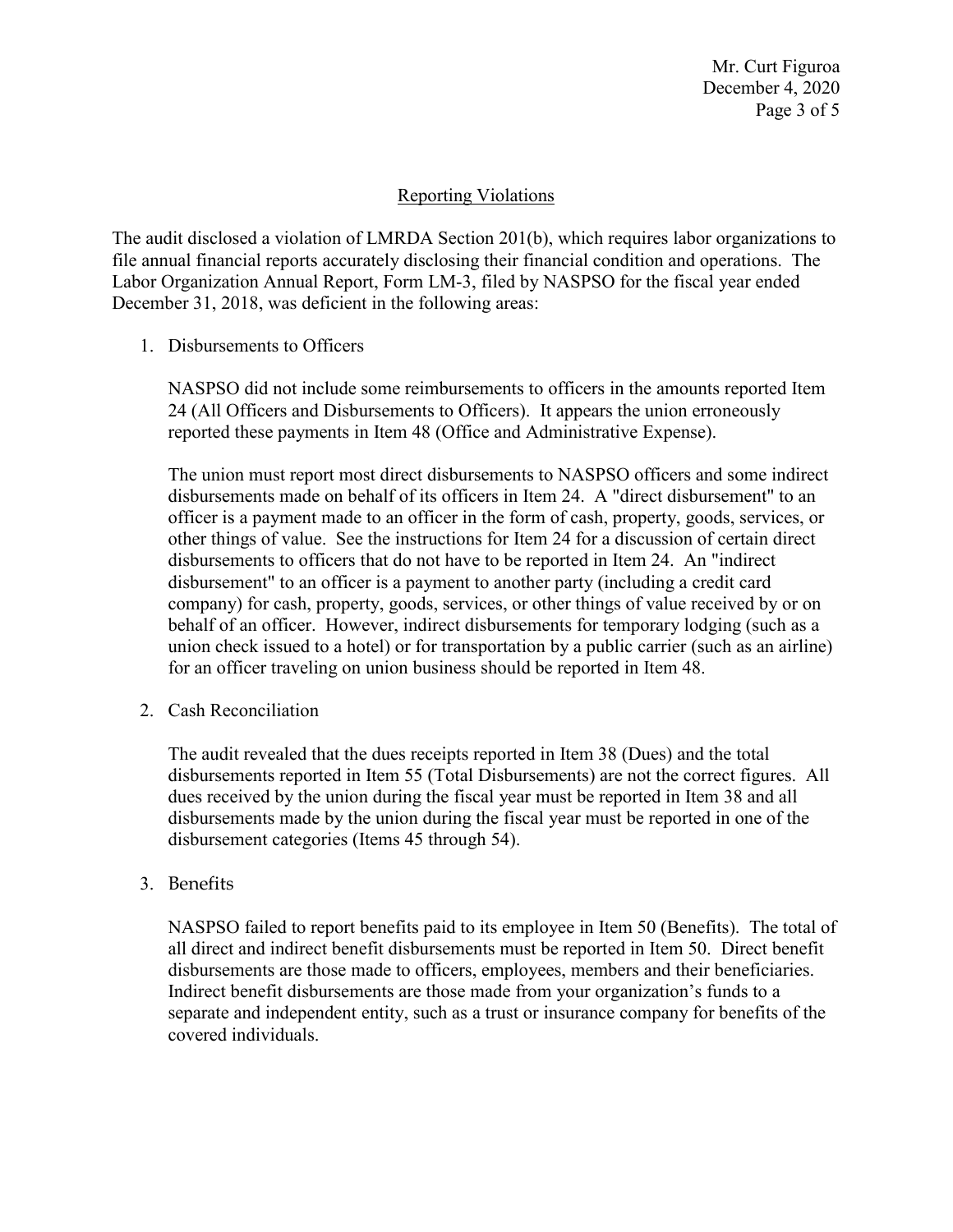Mr. Curt Figuroa December 4, 2020 Page 4 of 5

4. Failure to File Constitution and Bylaws

 2016, but did not file a copy with its LM report for that year. NASPSO has now filed a The audit disclosed a violation of LMRDA Section 201(a), which requires that a union submit a copy of its revised constitution and bylaws with its LM report when it makes changes to its constitution or bylaws. NASPSO amended its constitution and bylaws in copy of its constitution and bylaws.

 NASPSO must file an amended Form LM-3 for the fiscal year ended December 31, 2018, to report thoroughly to be sure it is complete and accurate.<br>Other Violations correct the deficient items discussed above. The report must be filed electronically using the Electronic Forms System (EFS) available at the OLMS website at [www.olms.dol.gov.](www.olms.dol.gov) The amended Form LM-3 must be filed no later than December 31, 2020. Before filing, review the

The audit disclosed the following other violation:

1. Inadequate Bonding

 those individuals or their predecessors handled during the preceding fiscal year. The audit revealed a violation of LMRDA Section 502 (Bonding), which requires that union officers and employees be bonded for no less than 10 percent of the total funds

The audit revealed that NASPSO officers and employees were not bonded at the time of the audit. NASPSO should obtain adequate bonding coverage for its officers and employees immediately. Please provide proof of bonding coverage to this office as soon as possible, but not later than December 22, 2020.

### Other Issues

1. One Signature on Checks

The audit revealed that NASPSO only requires one signature on union checks. The twosignature requirement is an effective internal control of union funds. OLMS recommends that NASPSO review this procedure to improve the internal control of union funds.

2. Annual Audits

The NASPSO bylaws state that an audit must be conducted annually. However, the audit revealed that an audit of NASPSO was not conducted in 2018. OLMS recommends that NASPSO follow its bylaws and have annual audits.